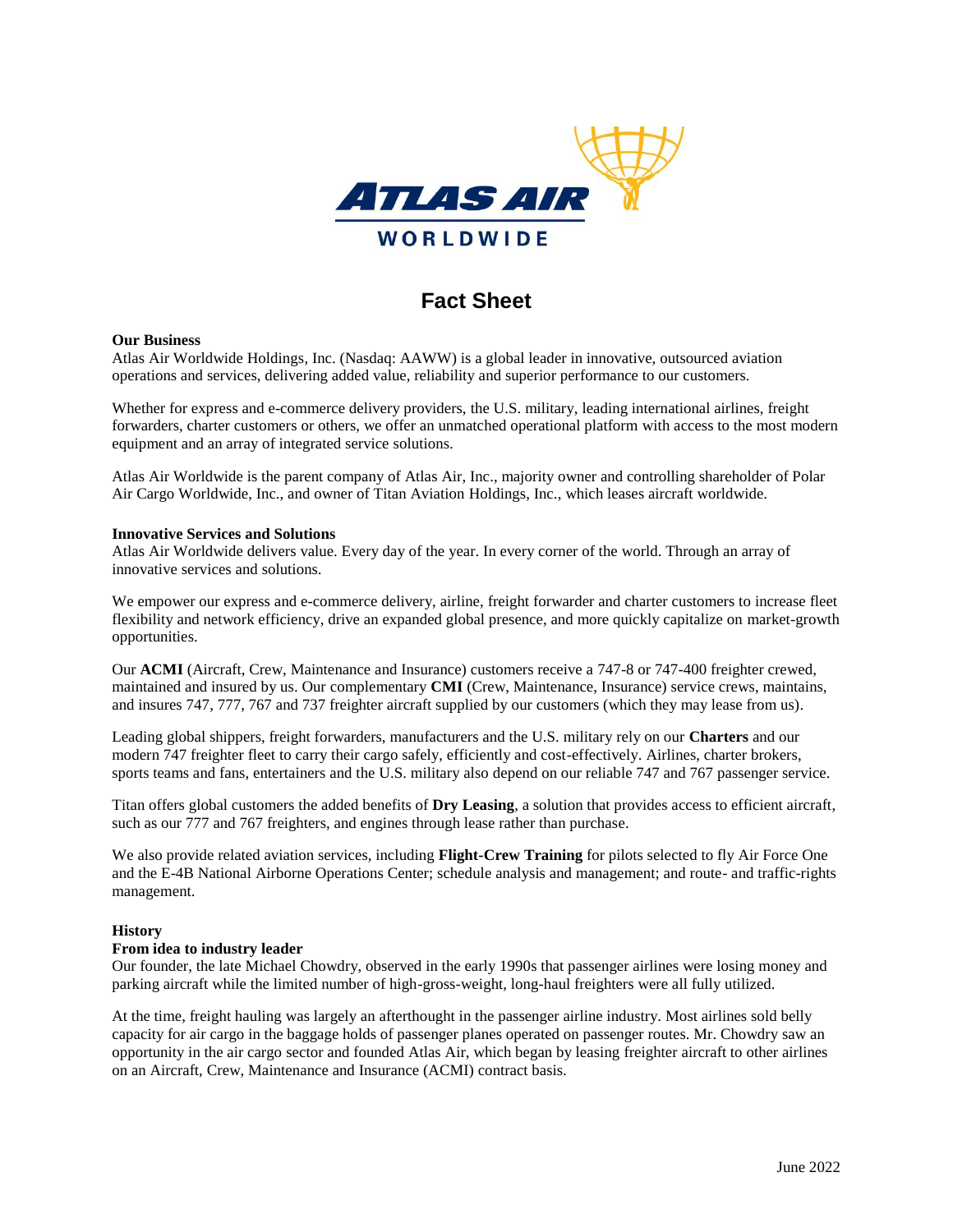Atlas began operations in 1993 with one aircraft, a Boeing 747-200. During the 1990s, Atlas experienced substantial growth as customers realized the benefits of long-term leasing to meet their demands.

In 1997, Atlas placed an order for 10 new, more advanced Boeing 747-400 freighters, with an option to purchase up to 10 more. By 1998, demand for its services was so strong that Atlas increased its order to 12 Boeing 747-400s. By the end of 2000, the Atlas fleet had grown to a total of 36 aircraft.

In February 2001, Atlas Air Worldwide formed its current holding company structure with Atlas Air as a wholly owned subsidiary. In November of that year, Atlas Air Worldwide acquired Polar Air Cargo, Inc., an all-cargo, scheduled-service carrier, from GE Capital Aviation Services (GECAS).

After restructuring in 2004, the company began trading on NASDAQ as AAWW in 2006 and was also named to the Russell 2000 Index. In September 2006, the company launched a generational re-fleeting initiative by entering an order for new-technology Boeing 747-8 freighters.

In 2007, Polar Air Cargo Worldwide closed on a strategic transaction with DHL Express that gives DHL a 49% equity interest, including a 25% voting interest, in Polar, which operates a high-quality, time-definite, international express air cargo network. This landmark transaction, in turn, provides DHL Express guaranteed capacity on key trade lanes while Atlas Air Worldwide gains a valuable long-term customer, securing a strong revenue stream and further reducing both fuel and commercial risks through a long-term ACMI agreement.

In 2011, Atlas Air took delivery of its first three next-generation Boeing 747-8 freighters. We also initiated a new 767 passenger- and cargo-aircraft operating platform, expanding our operations into an attractive gauge of aircraft.

In January 2012, Atlas Air secured extremely attractive Ex-Im Bank-backed financing for six additional 747-8Fs financing that provided significant savings in its ownership cost for these assets. Atlas took delivery of four of these 747-8Fs in 2012 and two in 2013.

Atlas Air Worldwide also joined the S&P SmallCap 600 Index in 2013. In addition, our Titan dry leasing subsidiary acquired the company's first three Boeing 777 freighters, and added three more 777s to its fleet in early 2014.

Reflecting the demand for the company's aircraft and services, Atlas Air acquired its tenth 747-8 freighter from Boeing in November 2015. In addition, Titan expanded its Dry Leasing portfolio by acquiring its first two Boeing 767 aircraft. Following their conversion from passenger to freighter configuration, these aircraft were both dry leased to DHL Express and operated for them under separate CMI agreements.

In April 2016, we completed the acquisition of Southern Air, Inc., a premier provider of intercontinental and domestic CMI services with five 777 and five 737 freighters. The strategically compelling, highly complementary combination provided Atlas immediate entry into 777 and 737 aircraft operating platforms with opportunities for additional growth. In November 2021, Atlas Air Worldwide completed the transition to bring operations of Southern Air under a Single Operating Certificate with Atlas Air.

In May 2016, we announced a strategic, long-term relationship with Amazon to provide and operate 20 Boeing 767- 300 converted freighters in support of the continuing expansion of Amazon's e-commerce business and the enhancement of its customer delivery capabilities. In line with the schedule we announced in 2016, we placed and began operating our 20<sup>th</sup> aircraft for Amazon in November 2018, ahead of the peak holiday season. In February 2019, the number of 767-300 freighters in CMI and Dry Lease service for Amazon was reduced to 19 with the loss of an aircraft. In September 2019, the number of 767-300 freighters in CMI service for Amazon was reduced to 17 with the early termination of CMI services for two aircraft.

As part of the inherent value creation, and to align interests and strengthen our long-term relationship, we granted Amazon warrants (Warrant A) to acquire up to 20% (after the issuance) of AAWW's common shares at a price of \$37.34 per share, as adjusted, exercisable through May 4, 2021. Warrant A has vested in full in accordance with its existing terms.

The agreements also provide for future growth of the relationship as Amazon may increase its business with us. We have granted Amazon warrants (Warrant B) to acquire up to an additional 10% (after the issuance) of AAWW's common shares at the same exercise price, exercisable through May 4, 2023, with vesting tied to payments made by Amazon in connection with incremental new business beyond the leasing or operation of the 20 767-300s that vested Warrant A.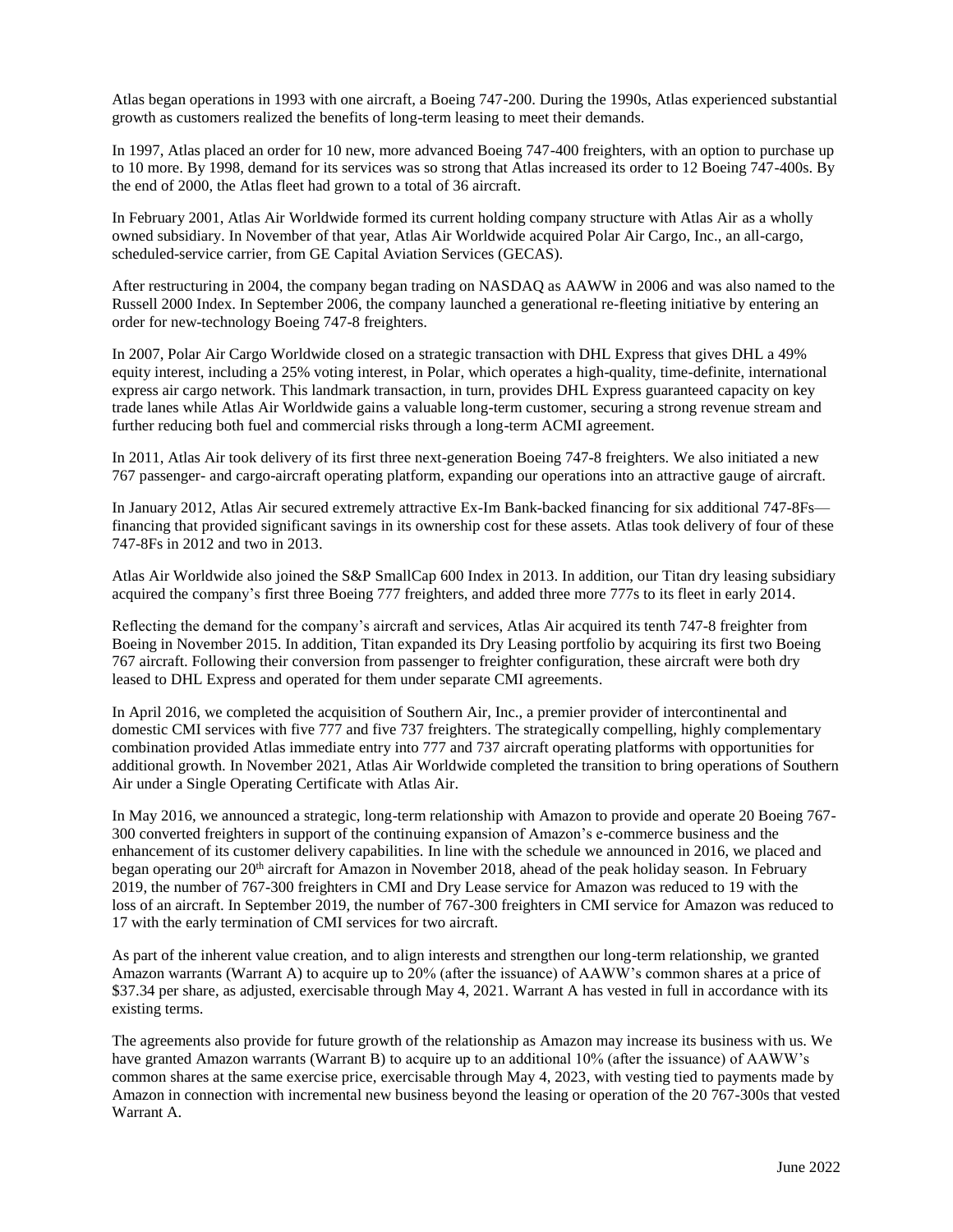In March 2019, we expanded our relationship with Amazon. We began operating five Boeing 737-800 converted freighters on a CMI basis in 2019. Three additional 737-800s entered CMI service during 2020, increasing the current number to eight.

Similar to our May 2016 agreement, we have granted Amazon warrants (Warrant C) to acquire up to an additional 9.9% (after the issuance) of AAWW's common shares as Amazon may increase its business with us. This new tranche of warrants has a strike price of \$52.67 per share, as adjusted, exercisable through March 27, 2026, with vesting tied to payments made by Amazon in connection with incremental new business beyond the leasing or operation of the 20 767-300s that vested Warrant A.

The 737-800 CMI flying, as well as additional future growth of the relationship, will contribute toward the vesting of Warrant B and Warrant C. While there is no guarantee as to the future revenue that may be generated, full vesting of these warrants would require \$1.42 billion in future incremental revenue from Amazon.

In December 2019, we entered into an agreement with Bain Capital Credit to form a joint venture to develop a diversified freighter aircraft Dry Leasing portfolio with an anticipated value of approximately \$1.0 billion. This long-term joint venture aims to capitalize on demand for cargo aircraft, underpinned by robust e-commerce and express market growth.

Under the joint venture, Bain and Titan have committed to provide \$360.0 million and \$40.0 million of equity capital, respectively, which may be supplemented with additional commitments over time, to acquire aircraft over the next several years. Titan will also provide aircraft- and lease-management services to the venture.

Today, Atlas Air Worldwide is the leading global provider of outsourced aircraft and aviation operating services. We are proud to be the world's largest operator of Boeing 747 freighter aircraft and the only outsource provider of Boeing's 747-8F. We are also proud to provide customers a broad array of 747, 777, 767 and 737 freighter and passenger aircraft for domestic, regional and international ACMI, CMI, charter and dry lease operations.

With a focus on express, e-commerce, the U.S. military and fast-growing global markets, our transformed business model, diversified business mix, expanding CMI and passenger-charter services, Continuous Improvement productivity gains and initiatives, and strong balance sheet position us to deliver value to our customers and drive future revenues, earnings, and cash flow for our shareholders.

# **Financials**

In 2021, reported results reflected net income of \$493.3 million, or \$16.16 per diluted share, on revenues of \$4.0 billion.

On an adjusted basis, EBITDA totaled \$1.1 billion, while net income totaled \$551.0 million, or \$18.51 per diluted share. (See February 17, 2022 press release at [www.atlasairworldwide.com](http://www.atlasairworldwide.com/) for Non-GAAP reconciliation.)

For the three months ended March 31, 2022, reported net income totaled \$81.5 million, or \$2.38 per diluted share.

On an adjusted basis, EBITDA totaled \$202.8 million, while net income during the period totaled \$88.8 million, or \$2.99 per diluted share. (See May 5, 2022 press release at [www.atlasairworldwide.com](http://www.atlasairworldwide.com/) for Non-GAAP reconciliation.)

### **Management Team**

Atlas Air Worldwide's strong management team has extensive airline, transportation, and logistics experience.

**John W. Dietrich,** President and Chief Executive Officer **James A. Forbes,** Executive Vice President, Chief Operating Officer **Adam R. Kokas,** Executive Vice President, General Counsel and Secretary **Spencer Schwartz,** Executive Vice President and Chief Financial Officer **Michael T. Steen,** Executive Vice President and Chief Commercial Officer **Patricia Goodwin-Peters**, Senior Vice President Human Resources